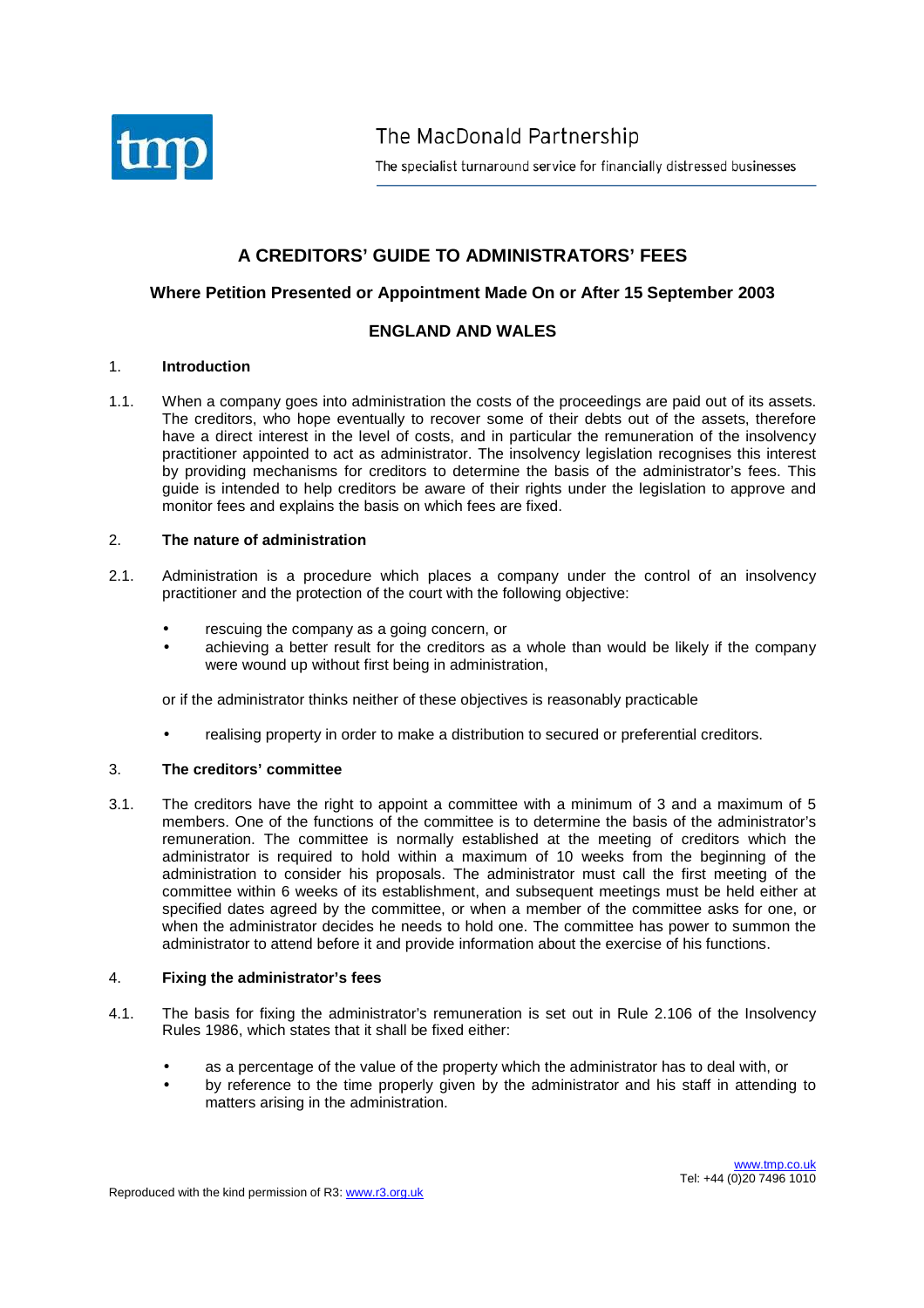

The specialist turnaround service for financially distressed businesses

It is for the creditors' committee (if there is one) to determine on which of these bases the remuneration is to be fixed, and if it is fixed as a percentage fix the percentage to be applied. Rule 2.106 says that in arriving at its decision the committee shall have regard to the following matters:

- the complexity (or otherwise) of the case;
- any responsibility of an exceptional kind or degree which falls on the administrator; the
- effectiveness with which the administrator appears to be carrying out, or to have carried out, his duties;
- the value and nature of the property which the administrator has to deal with.
- 4.2. If there is no creditors' committee, or the committee does not make the requisite determination, the administrator's remuneration may be fixed by a resolution of a meeting of creditors having regard to the same matters as the committee would. If the remuneration is not fixed in any of these ways, it will be fixed by the court on application by the administrator.
- 4.3. There are special rules about creditors' resolutions in cases where the administrator has stated in his proposals that the company has insufficient property to enable a distribution to be made to unsecured creditors except out of the reserved fund which may have to be set aside out of floating charge assets.

In this case, if there is no creditors' committee, or the committee does not make the requisite determination, the remuneration may be fixed by the approval of

- each secured creditor of the company; or
- if the administrator has made or intends to make a distribution to preferential creditors
	- each secured creditor of the company; and
	- preferential creditors whose debts amount to more than 50% of the preferential debts of the company, disregarding debts of any creditor who does not respond to an invitation to give or withhold approval,

having regard to the same matters as the committee would.

Note that there is no requirement to hold a creditors' meeting in such cases unless a meeting is requisitioned by creditors whose debts amount to at least 10 per cent of the total debts of the company.

4.4. A resolution of creditors may be obtained by correspondence.

#### 5. **What information should be provided by the administrator?**

#### 5.1. **When seeking fee approval**

- 5.1.1. When seeking agreement to his fees the administrator should provide sufficient supporting information to enable the committee or the creditors to form a judgement as to whether the proposed fee is reasonable having regard to all the circumstances of the case. The nature and extent of the supporting information which should be provided will depend on:
	- the nature of the approval being sought;
	- the stage during the administration of the case at which it is being sought; and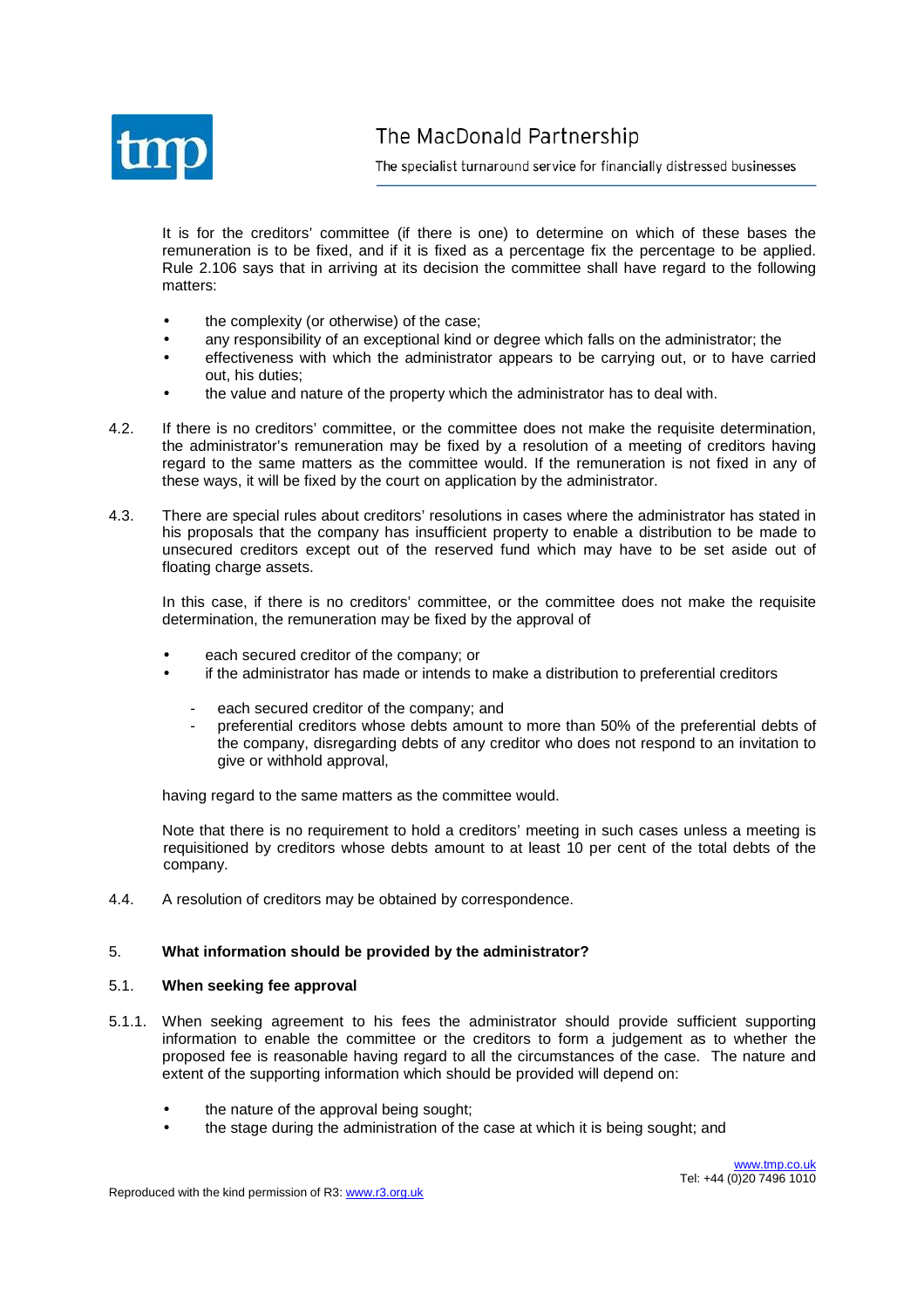

- the size and complexity of the case.
- 5.1.2. Where, at any creditors' or committee meeting, the administrator seeks agreement to the terms on which he is to be remunerated, he should provide the meeting with details of the charge-out rates of all grades of staff, including principals, which are likely to be involved on the case.
- 5.1.3. Where the administrator seeks agreement to his fees during the course of the administration, he should always provide an up to date receipts and payments account. Where the proposed fee is based on time costs the administrator should disclose to the committee or the creditors the time spent and the charge-out value in the particular case, together with, where appropriate, such additional information as may reasonably be required having regard to the size and complexity of the case. The additional information should comprise a sufficient explanation of what the administrator has achieved and how it was achieved to enable the value of the exercise to be assessed (whilst recognising that the administrator must fulfil certain statutory obligations that might be seen to bring no added value for creditors) and to establish that the time has been properly spent on the case. That assessment will need to be made having regard to the time spent and the rates at which that time was charged, bearing in mind the factors set out in paragraph 4.1 above. To enable this assessment to be carried out it may be necessary for the administrator to provide an analysis of the time spent on the case by type of activity and grade of staff. The degree of detail will depend on the circumstances of the case, but it will be helpful to be aware of the professional guidance which has been given to insolvency practitioners on this subject. The guidance suggests the following areas of activity as a basis for the analysis of time spent:
	- Administration and planning
	- **Investigations**
	- Realisation of assets
	- **Trading**
	- **Creditors**
	- Any other case-specific matters

The following categories are suggested as a basis for analysis by grade of staff:

- Partner
- **Manager**
- Other senior professionals
- Assistants and support staff

The explanation of what has been done can be expected to include an outline of the nature of the assignment and the administrator's own initial assessment, including the anticipated return to creditors. To the extent applicable it should also explain:

- Any significant aspects of the case, particularly those that affect the amount of time spent.
- The reasons for subsequent changes in strategy.
- Any comments on any figures in the summary of time spent accompanying the request the administrator wishes to make.
- The steps taken to establish the views of creditors, particularly in relation to agreeing the strategy for the assignment, budgeting, time recording, fee drawing or fee agreement.
- Any existing agreement about fees.
- Details of how other professionals, including subcontractors, were chosen, how they were contracted to be paid, and what steps have been taken to review their fees.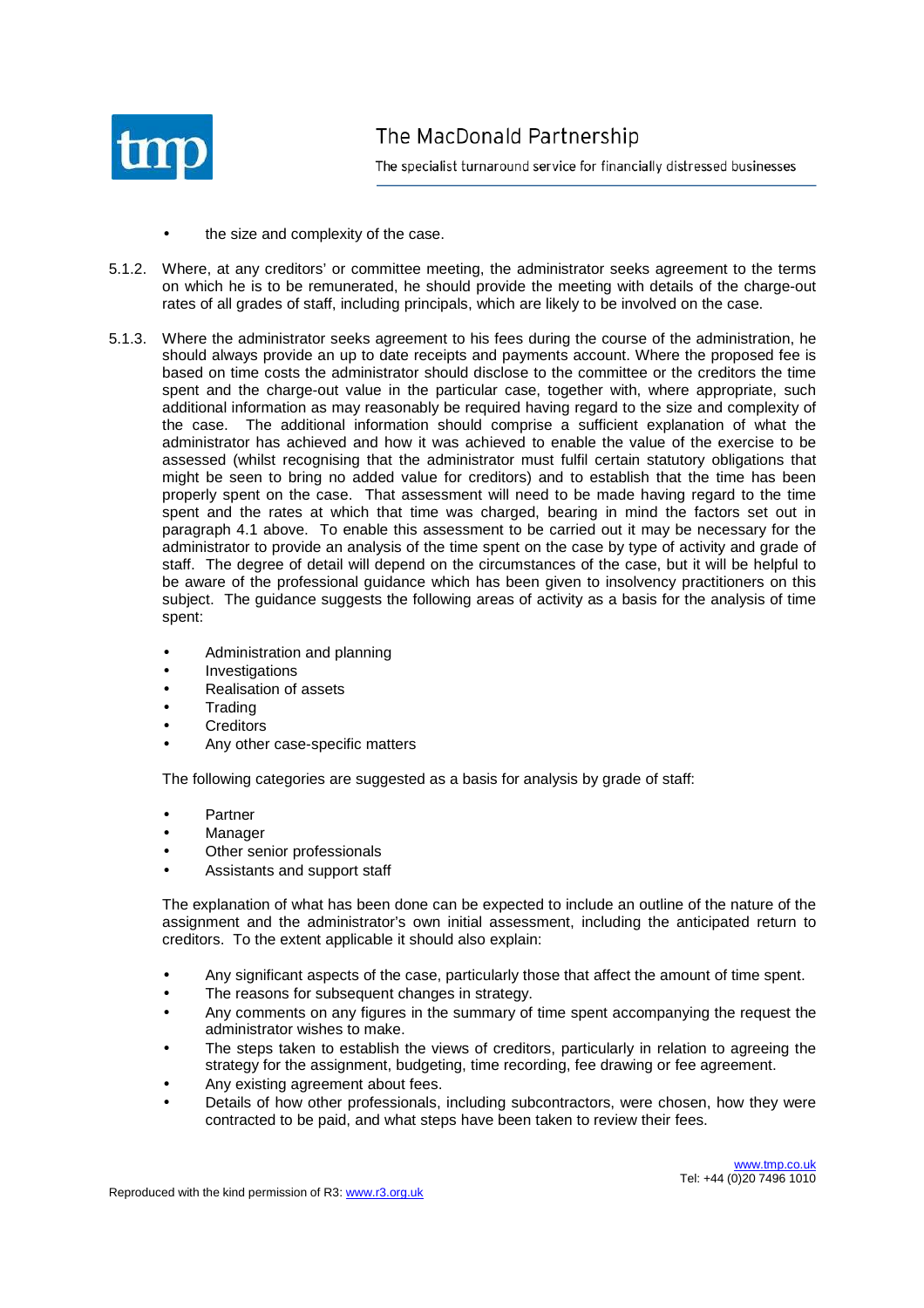

The specialist turnaround service for financially distressed businesses

It should be borne in mind that the degree of analysis and form of presentation should be proportionate to the size and complexity of the case. In smaller cases not all categories of activity will always be relevant, whilst further analysis may be necessary in larger cases.

5.1.4. Where the fee is charged on a percentage basis the administrator should provide details of any work which has been or is intended to be sub-contracted out which would normally be undertaken directly by an administrator or his staff.

### 5.2. **After fee approval**

Where a resolution fixing the basis of fees is passed at any creditors' meeting held before he has substantially completed his functions, the administrator should notify the creditors of the details of the resolution in his next report or circular to them. In all subsequent reports to creditors the administrator should specify the amount of remuneration he has drawn in accordance with the resolution. Where the fee is based on time costs he should also provide details of the time spent and charge-out value to date and any material changes in the rates charged for the various grades since the resolution was first passed. He should also provide such additional information as may be required in accordance with the principles set out in paragraph 5.1.3. Where the fee is charged on a percentage basis the administrator should provide the details set out in paragraph 5.1.4 above regarding work which has been sub-contracted out.

#### 5.3. **Expenses and disbursements**

There is no statutory requirement for the committee or the creditors to approve the drawing of expenses or disbursements. However, professional guidance issued to insolvency practitioners requires that, where the administrator proposes to recover costs which, whilst being in the nature of expenses or disbursements, may include an element of shared or allocated costs (such as room hire, document storage or communication facilities provided by the administrator's own firm), they must be disclosed and be authorised by those responsible for approving his remuneration. Such expenses must be directly incurred on the case and subject to a reasonable method of calculation and allocation.

# 6. **What if a creditor is dissatisfied?**

6.1. If a creditor believes that the administrator's remuneration is too high he may, if at least 25 per cent in value of the creditors (including himself) agree, apply to the court for an order that it be reduced. If the court does not dismiss the application (which it may if it considers that insufficient cause is shown) the applicant must give the administrator a copy of the application and supporting evidence at least 14 days before the hearing. Unless the court orders otherwise, the costs must be paid by the applicant and not as an expense of the administration.

#### 7. **What if the administrator is dissatisfied?**

7.1. If the administrator considers that the remuneration fixed by the creditors' committee is insufficient he may request that it be increased by resolution of the creditors. If he considers that the remuneration fixed by the committee or the creditors is insufficient, he may apply to the court for it to be increased. If he decides to apply to the court he must give at least 14 days' notice to the members of the creditors' committee and the committee may nominate one or more of its members to appear or be represented on the application. If there is no committee, the administrator's notice of his application must be sent to such of the company's creditors as the